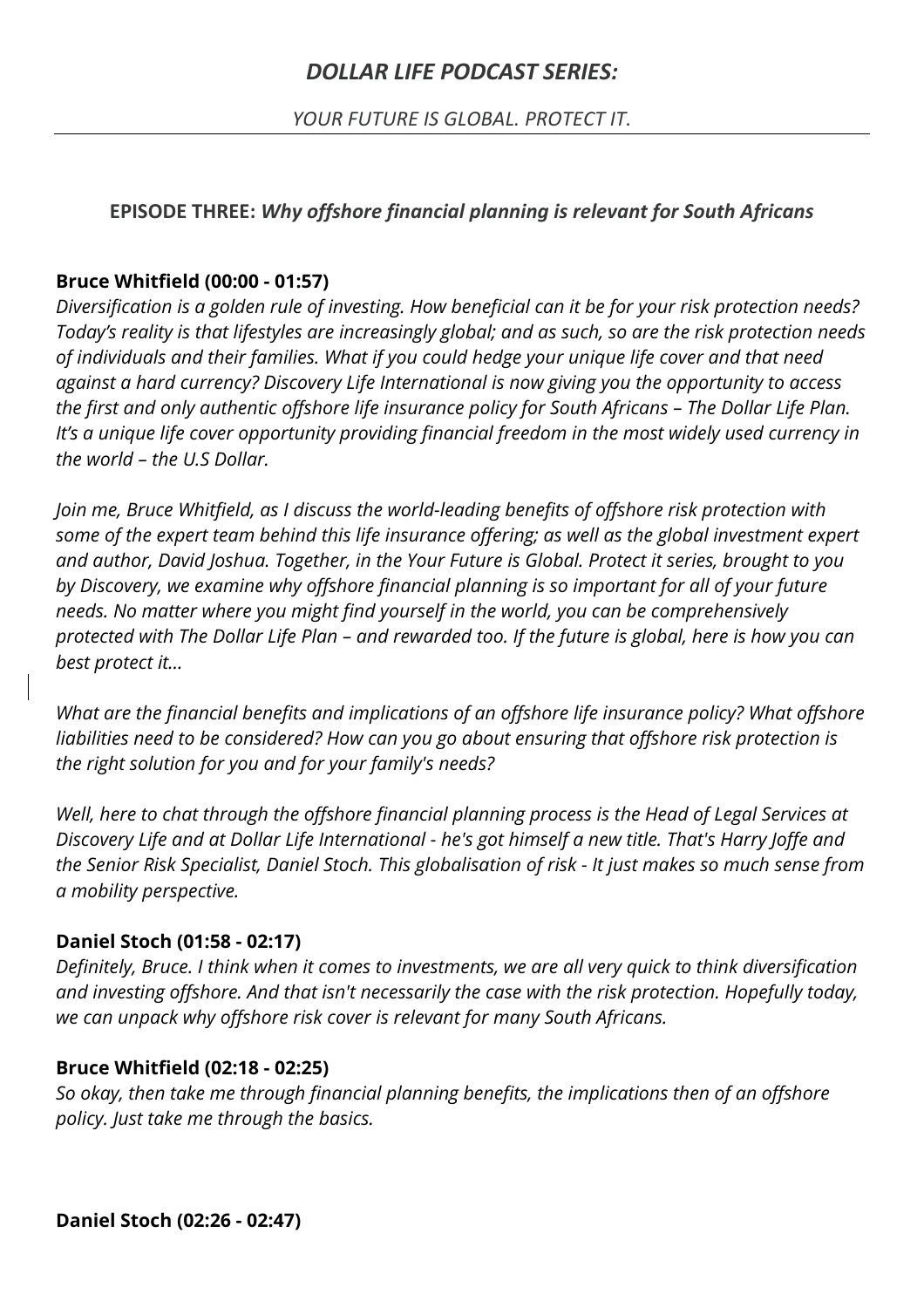*So, when it comes to risk protection in general, you're looking at protecting a client's mortality risk, the risk of becoming very sick, the risk of becoming disabled, and in an offshore risk protection context, it's providing the exact same risk protection mechanisms, but paying out a benefit in dollars.*

### **Bruce Whitfield (02:48 - 03:16)**

*Okay. No, it's nice and simple, and we've discussed some of the mechanisms of it there as well. We've touched on price, but I need to understand price, Daniel; and Harry, I'll come to you on Ts and Cs, because this is where you will apply.*

*But when it comes to cost, this breakdown cost of dollar-based global cover versus rand-based domestic cover I suppose, you can move anywhere in the world with a rand-based product, but you then run some currency risk.*

### **Daniel Stoch (03:17 - 03:58)**

*So Bruce, I think there may be a misconception that something like offshore risk protection would be exceptionally expensive and inaccessible for the majority of South Africans. And fortunately, that isn't the case. So, when you look just at kind of the general premium difference between Discovery's Dollar Life Plan and our Classic Life Plan, you're seeing about a 5% difference in premiums. So, not much more to take out cover in dollars. But at the same time, when you start to factor in all of the different benefits on a Dollar Life Plan, it actually becomes some of the most cost effective insurance in the South African insurance market.*

### **Bruce Whitfield (03:59 - 04:10)**

*Okay. How? Because it makes no sense that it should be more cost effective than a domestic insurance policy that pays out in rands at some point. Here you're offering me a hedge. Hedges cost money.*

# **Daniel Stoch (04:11 - 05:01)**

*The big difference between local and offshore cover is offshore cover enables you to play around with the exchange rate, in a sense. So, this is the major differential between a Dollar Life Plan and one of our local plans.*

*In essence, clients are able to access a benefit called the Vitality Exchange Rate Protector, which lets them lock in an exchange rate, fixed exchange rate for the first three years. They can then re-lock in another exchange rate for the following three years and lock in a third exchange rate for the three years thereafter; effectively providing them with nine years of exchange rate certainty at a rate below the current exchange rate.* 

*At the moment, we're running a limited offer where clients lock in R10.90 to the Dollar for the first three years.* 

### **Bruce Whitfield (05:02 - 05:24)**

*Okay, you've explained it nicely. Harry Joffe, let's bring you in to the legalities of a product like this jurisdictions, Reserve Bank, exchange control; all of these words with which South Africans are incredibly familiar, but the implications of a product like this within that quite tough regulatory landscape, please.*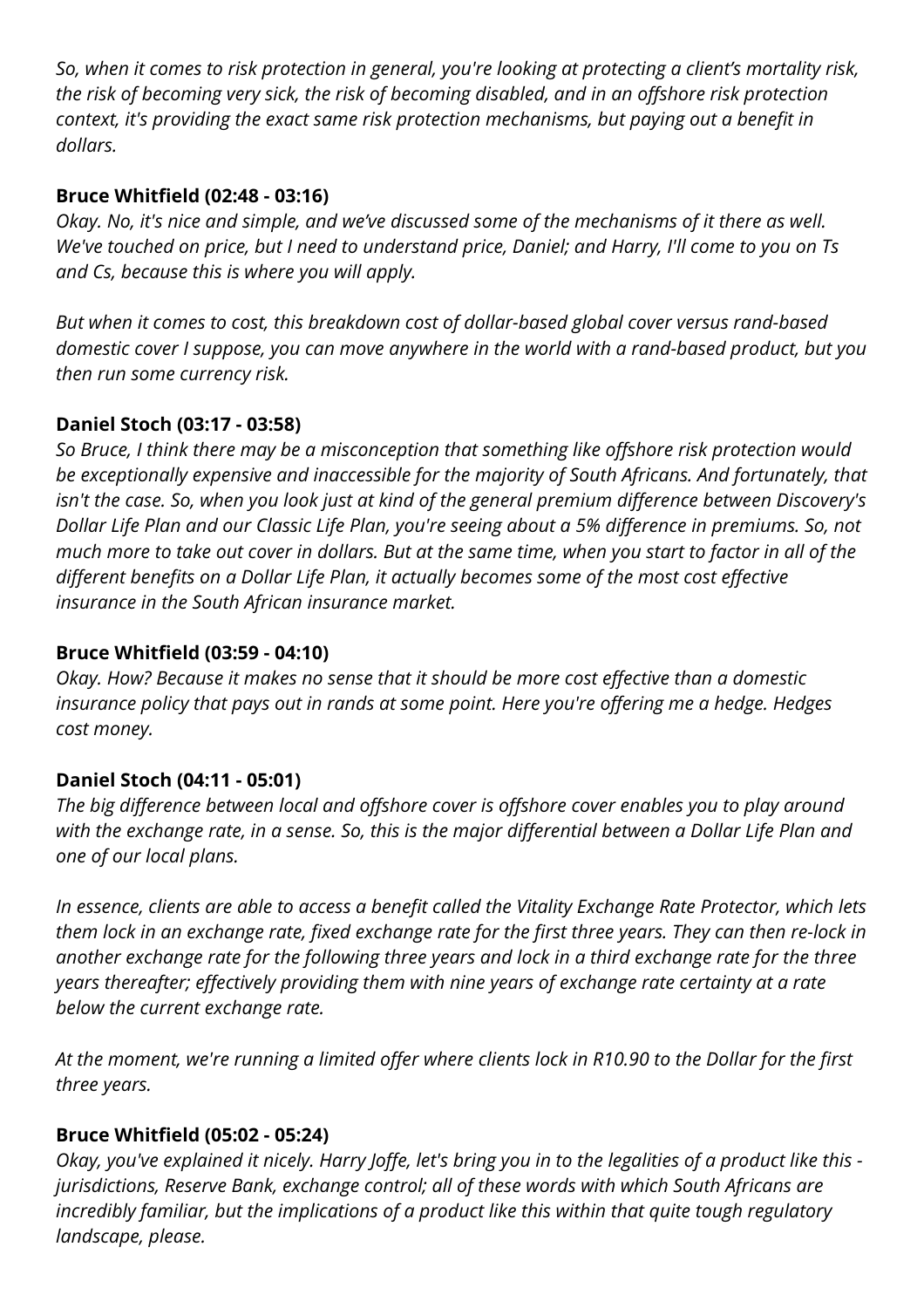### **Harry Joffe (05:25 - 06:33)**

*Bruce, so we don't want get too technical or too involved, but just to keep it on a simple level: clients at this stage are paying for the Dollar product using their one million single discretionary allowance. We actually facilitate it for them very nicely in that we will take rands out of their account. We will transfer it over to pay the premium in dollars to our Guernsey office, and we report that to SARB, so it all works through the one million single discretionary allowance.*

*What we're doing as well from October, which has made me really excited, is that clients will, for the first time, be able to actually pay this premium from abroad. So, clients are sitting with dollars abroad that they want to use instead of going through the forex rigmarole and the single discretionary allowance - They'll be able to pay the premium in dollars as an annual premium. We can't bill them monthly in dollars because our systems can't work like that, but they can pay an annual dollar-based premium that suits them better. And for some clients, it does. If they don't have tax numbers or green barcoded ID's, they can then pay this directly from offshore.*

#### **Bruce Whitfield (06:34 - 07:09)**

*That brings an added advantage in terms of the very nature of our mobility nowadays, Harry, I mean, in previous episodes, we could be absolutely anywhere. You could have contract workers working on three different projects in one year across the African continent, and then go and do something in the Middle East and then be on holiday in the United States, one day when you can travel easily. And that ability to pay from an offshore account then allows you the certainty of regularity and the comfort of knowing that you get to stay up to date on those particular premiums.*

### **Harry Joffe (07:10 - 07:21)**

*Yeah, Bruce, I mean, if I look at myself in the next 10 years, I'll be retired somewhere in some Mediterranean island, drinking Pina coladas or watching Liverpool win trophies. So, I'll be paying it from offshore.*

#### **Bruce Whitfield (07:22 - 07:29)**

*Well, two out of three things isn't bad. I mean, being able to retire on a Mediterranean island and drink Pina coladas, that's two things you can almost guarantee. The third, I'm not so sure.*

#### **Harry (07:30 - 08:43)**

*The third will come as I get older and older and pray harder. But Bruce, I mean, that's the point. South Africans move; so they can start off paying using their one million SDA. They can then move if they do move offshore and they can then pay from a foreign bank account if that suits them.*

*And that's only the one aspect of mobility, Bruce. The most important aspect probably is that the client's beneficiaries… So let's take the average individual: He or she will have children. If those children are beneficiaries on their policy and those children now go and live overseas or study or travel or work overseas - you know, you don't really want a rand policy anymore, do you? You want a policy in dollars. So if something happens to you, the kids can be paid out directly in U.S. Dollars.*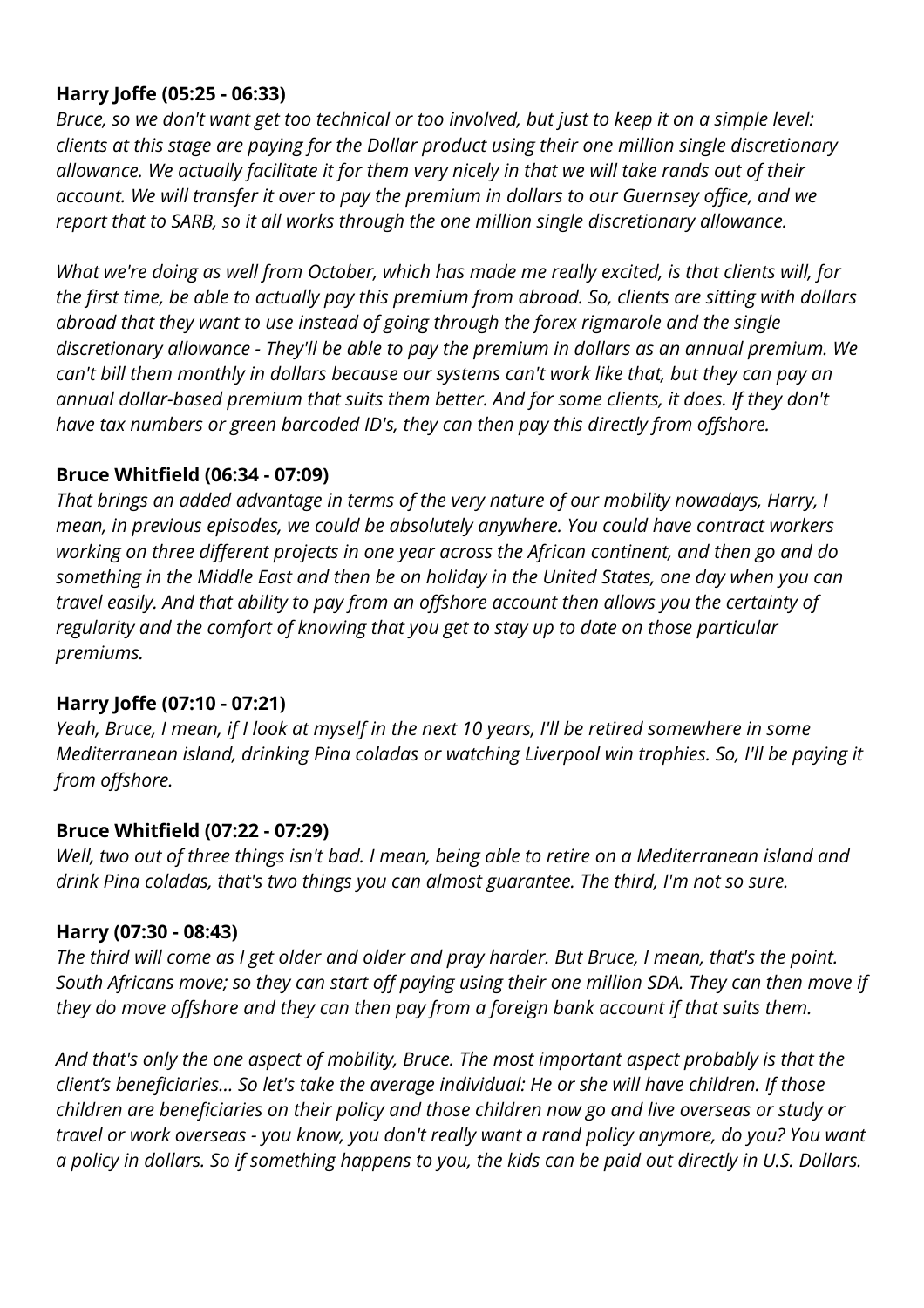*You know, what you don't want is for something to happen to you in South Africa. Another kid is living, let's say, in London. And the kid battles to get the money out of the country because forex rules are quite restrictive on beneficiaries taking money out.* 

*So, dollar takes away that problem. Not only is it payable from offshore, but it will pay offshore on a death of the life assured and then the kid can get the money very, very easy to bank account anywhere in the world without any forex restrictions.*

# **Bruce Whitfield (08:44 - 08:58)**

*One of the most administratively intensive processes of life is death. How then does this affect the settling of estates, the winding up of estates when it comes to individuals' global wealth portfolio?*

# **Harry Joffe (08:59 - 10:19)**

*All right, great question, Bruce. So, the first point is because Dollar Life is what we call a nondomestic policy - In other words, it's issued through our Guernsey office - It's not issued in South Africa, and it's generally payable offshore as long as the client's got a foreign bank account. It actually falls out of the Estate Duty Act. So, Dollar Life as a life insurance policy wouldn't be estate dutiable in South Africa, as long as a client has his foreign bank account for the proceeds to pay into.*

*So, we avoid estate duty quite legitimately, quite legally in South Africa. And because dollar is issued through our Guernsey office, there's no estate duty in Guernsey for non-residents. So it wouldn't be estate dutiable there either. So you can avoid estate duty quite neatly. And of course, the other point you raise, which is a very valid concern, is if a client has got assets around the world, they might very well find they've got what we call Situs Tax on that asset in that jurisdiction. And what Doller does, which is so neat, is it kicks out this foreign currency pay out - dollars, which can be used by the estate to pay authority estate duty. In those kind of cases, we would normally recommend to the client that they've got a foreign trust as a beneficiary of dollar, and that foreign trust can then receive the proceeds and use them to settle any foreign death duties anywhere in the world.*

# **Bruce Whitfield (10:20 - 10:35)**

*The business of dying, it's so exhausting. Part of my plan is not to die because I don't want to tie people up in complexity, but I'm not too sure I've got control over that process. It's not adding another layer of complexity - doesn't it - to the death process or does it help simplify it?*

# **Daniel Stoch (10:36 - 12:07)**

*So, I think the argument here is that it really does help simplify things when you consider someone with offshore liabilities. Even for South Africans without offshore liabilities, you start to reap all of the benefits that Harry's just mentioned. So, saving on estate duty is another kind of layer to The Dollar Life Plan, enabling clients to effectively receive up to 30% more life cover on passing away. Another reason The Dollar Life Plan is incredibly cost effective.*

*And this is all before we even touch on Discovery life shared-value insurance model, where we enable our clients to get, on a Dollar Life Plan, up to 50%of their premiums back every five years, payable in dollars into an offshore bank account.*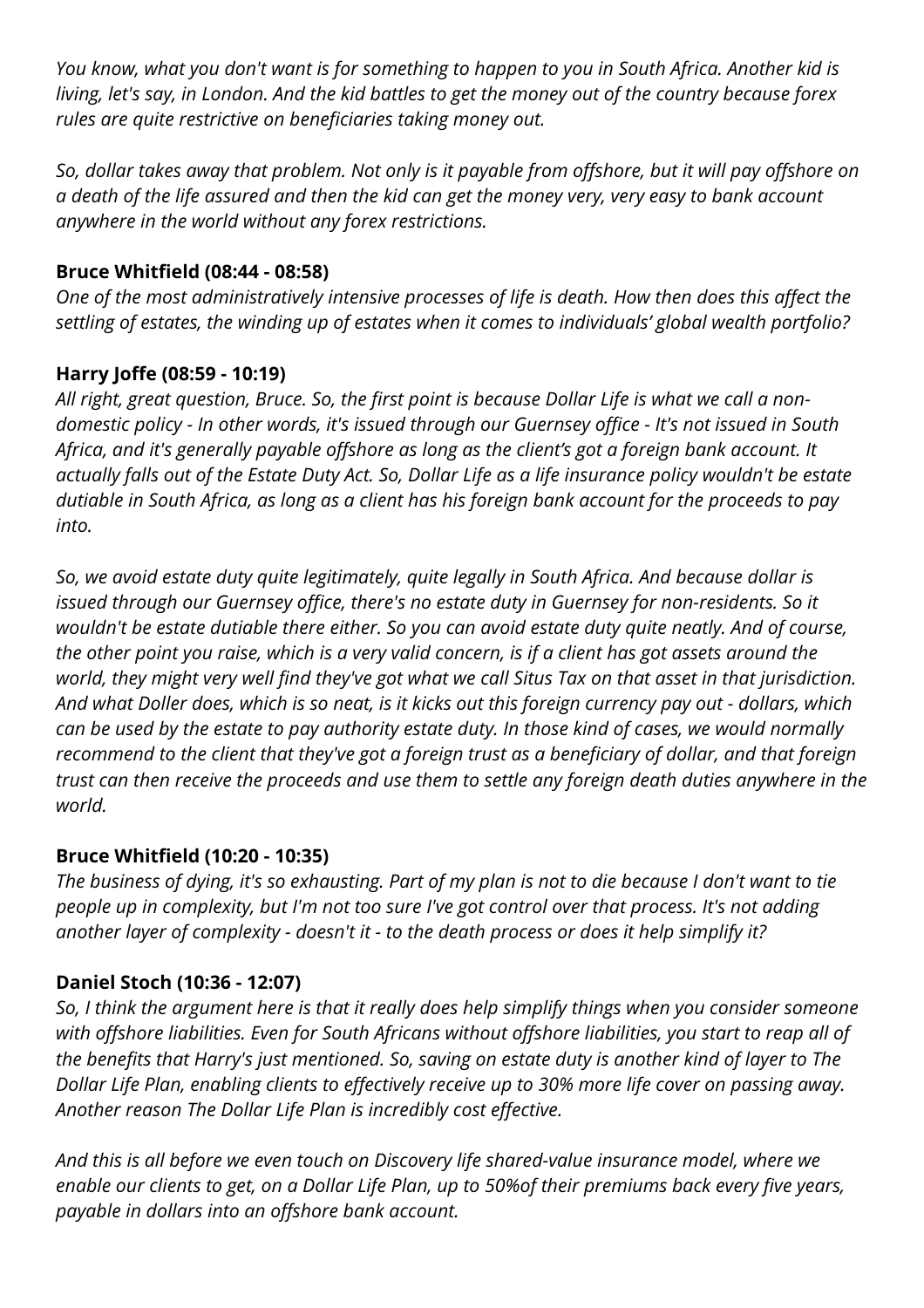*So when you start to combine all of the discounts, effect of premium savings and tax benefits with the ability to get premiums back, it starts to become more and more of a no brainer for clients.* 

*And to kind of wrap all of that up, we have a minimum Dollar Life Plan premium of only 50 dollars. So when you factor in the R10.90 to the dollar limited offer, clients, in essence, can access a Dollar Life Plan for R545 a month, meaning a number of clients could really start to consider diversifying their offshore risk cover.*

### **Harry Joffe (12:08 - 12:11)**

*R545 Bruce, is about the cost of your shirts every month. So it's not that bad.*

### **Bruce Whitfield (12:12 - 12:37)**

*I haven't bought a new shirt. I haven't had to buy a new shirt in eighteen months. I haven't been outside. But Daniel does 50% back in dollars into an offshore bank account – now - At what rate does that refund get paid? Because you are fixing the pay out at R10.90 for the first three years. Do you pay back at the same sort of rate? Or do you pay it at a market rate? How do you pay back?*

### **Daniel Stoch (12:38 - 13:26)**

*So, the real beauty of dollar is that while your premium is certain and payable in rands, your payouts themselves are all payable in dollars, including your PayBack benefit. So, you'll be paying a monthly premium in rands - We'll determine what your actual dollar premiums paid in look like, and then we'll calculate your PayBack in dollars, payable every five years.* 

*One other benefit to our Dollar Life Plan is a guarantee on that PayBack for the first 10 years. So, in your first two PayBack cycles, clients are guaranteed a PayBack of up to 15%. Our more healthy and engaged clients are then able to earn that additional PayBack of up to 50% of their premiums back in dollars.*

# **Bruce Whitfield (13:27 - 13:55)**

*So, fully engaged Vitality customers. So people have learned the benefits - if you've got short-term insurance via Discovery and you fill up your car at a particular petrol station, you will get a particular benefit back depending on your Vitality status. And that works with the healthy food refund as well, that comes at the end of the month, et cetera, et cetera, et cetera. The structure of this is very much aligned then - shared-value - with that proposition.*

### **Daniel Stoch (13:56 - 14:29)**

*That's correct, Bruce. And we have another limited offer running at the moment for all of our clients who commit to vaccinate or have been vaccinated. So, if these clients decide to take out a Dollar Life Plan; for their first policy, we guarantee that they will receive their maximum PayBack. So depending on their integration structure, that could be a guaranteed 50% of their premiums back in dollars for the first year. And that will be payable as part of their first five yearly PayBack.*

### **Bruce Whitfield (14:30 - 14:50)**

*So, you're guaranteeing the premium at ten ninety to the dollar for the first three years. But premium fluctuations - I mean, premiums by their very nature - as risk profiles change, as environments change, when COVID-27 comes along - or whatever it might be; how do we deal with premium fluctuations over time?*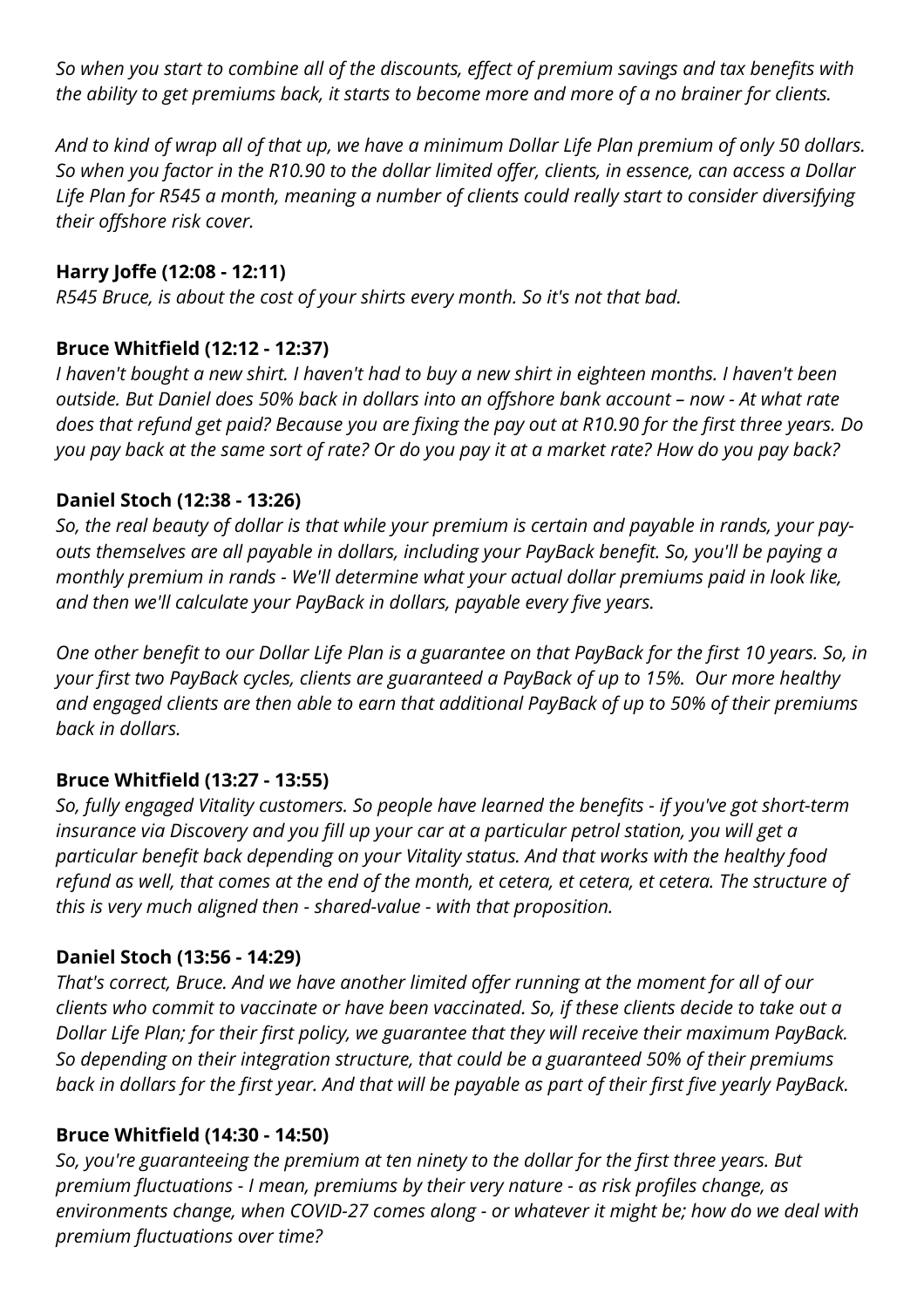### **Daniel Stoch (14:51 - 15:50)**

*So Bruce, there are two elements to consider there. The first would be your exchange rate fluctuation, and that's taken care of by the Vitality Exchange Rate Protector. The other element to a client's annual premium increase is their funding pattern, which is often linked to both the client's age and the rate at which their benefits increase every year. On a Dollar Life Plan, a client's benefits increase by US CPI each year. Now, because US CPI tends to be lower than South African CPI, you're looking at about 1% to 2% each year.*

*That means that a client's actual premiums in dollars increase at a far slower rate in a Dollar Life Plan context than when you'd compare the same cover to any South African policy in our market. So, you have a far flatter premium pattern, meaning more sustainable dollar premiums as a client gets older.*

#### **Bruce Whitfield (15:51 - 15:56)**

*What's the catch, Harry? I'm looking for a catch and I'm struggling to find one.*

### **Harry Joffe (15:57 - 17:19)**

*Bruce, I must tell you, I've just taken my first Dollar Life policy and it's going to be issued by the end of the month, I hope, if I get through underwriting. I don't see a catch. I see it in the world we're in, as you say, a more mobile world. Stronger currencies are so important, particularly for investments and now moving, as Dan said, into life cover. And in a world where people want to externalise a lot of their assets, not to be anti-patriotic, but just to have access, particularly if their families are going to be living overseas, which is very likely in the future.*

*There actually isn't a catch. We've actually got an extra offer, which I'd like to link onto Dollar Life, where if clients want to use an offshore trust - One thing we know about offshore trusts is they are incredibly expensive, no matter which jurisdiction you use, which Romanic jurisdiction.*

*So we've got our own special, what we call bottom drawer offshore trust, which allows this trust to be a beneficiary of our Dollar Life policy. And it's only a beneficiary - it doesn't hold assets, but it benefits from these assets and it basically springs into life the minute there's a death, and it can receive the proceeds. And for that, the fee is only 200 pounds a year. Unlike three or four thousand pounds which is what you'd normally pay for a full offshore trust. So, we actually try to give you, as a client, a way to house the proceeds in a very cost effective and, of course, tax effective way.*

### **Bruce Whitfield (17:20 - 17:26)**

*And hypothetically, I mean, you would need that trust for the maximum of a year anyway, because an estate should be wound up fairly quickly.*

### **Harry Joffe (17:27 - 17:55)**

*Yes. So, if you've got the trust as the beneficiary, you actually don't need to wind up any estate. The life assured would die, we would pay to the trust within a couple of days and the trust would have the money, and then the trustees would start deciding what to do with the money. And then when we've got all these nice, fancy offshore vehicles, like a letter of wishes where you can give an instruction to your trustees after you die, how they use the money. So, it actually side-steps the whole problem of actually having to wind up an estate. There's nothing to wind up if it's a trust.*